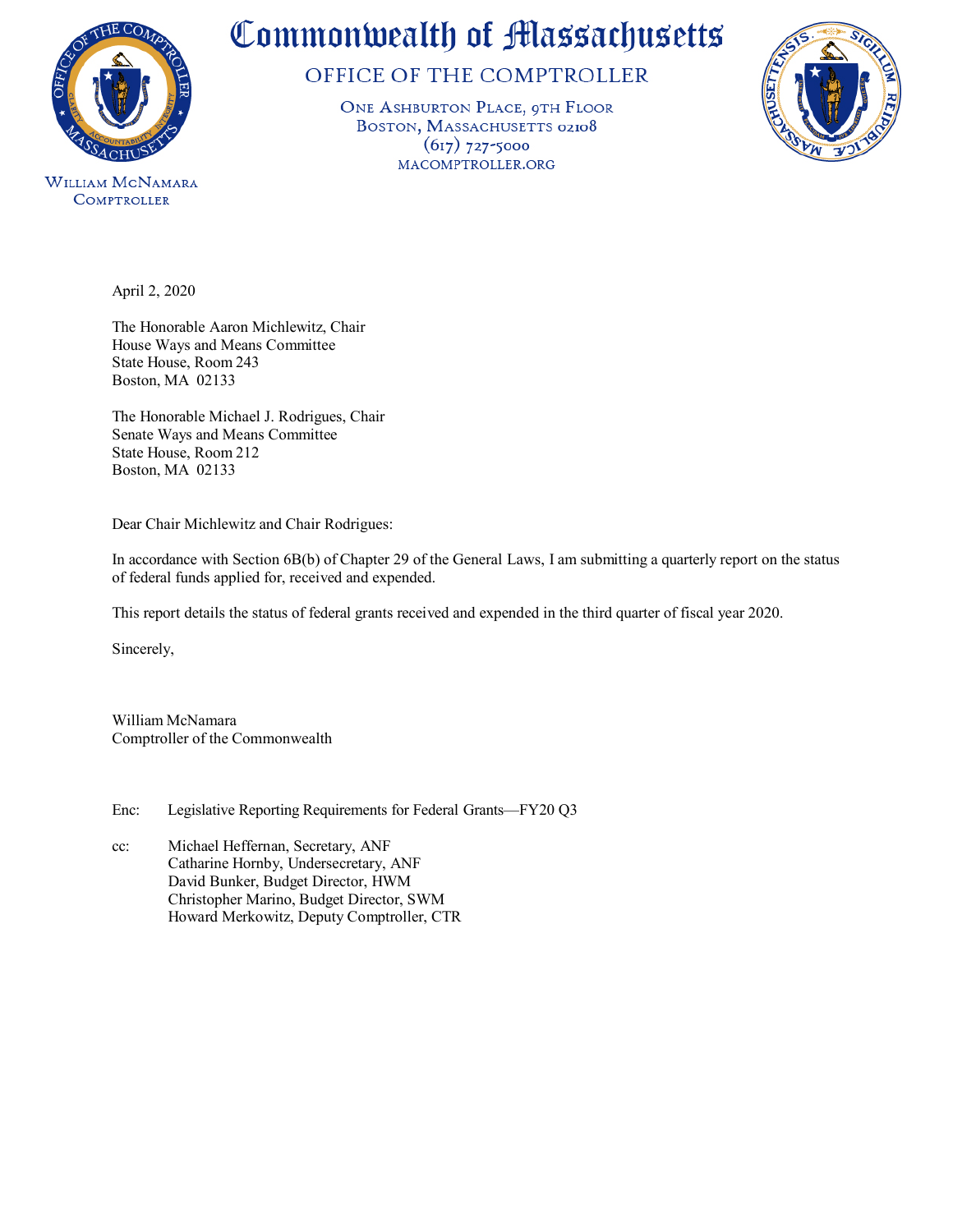| <b>Status of Federal Grants Applied for FY2020, Quarter 3</b> |                                                                                              |                                                                                                                                                  |                                                       |              |                         |                                         |               |                                     |                 |  |  |
|---------------------------------------------------------------|----------------------------------------------------------------------------------------------|--------------------------------------------------------------------------------------------------------------------------------------------------|-------------------------------------------------------|--------------|-------------------------|-----------------------------------------|---------------|-------------------------------------|-----------------|--|--|
| Dept.                                                         | <b>Funding Opportunity</b><br><b>Number/Announcement Document</b><br><b>Reference Number</b> | <b>Grant Name</b>                                                                                                                                | <b>Federal Cognizant Agency</b>                       | <b>CFDA#</b> | <b>Application Date</b> | <b>Expected Award</b><br>Amount         | <b>Status</b> | <b>FAIN/Award Number</b>            | <b>Comments</b> |  |  |
|                                                               |                                                                                              | FFY2019 Paul Coverdell Forensic Science Improvement Grants                                                                                       |                                                       |              |                         |                                         |               |                                     |                 |  |  |
|                                                               | POL NIJ-2019-15504                                                                           | Program                                                                                                                                          | <b>US Department of Justice</b>                       | 16.742       | $6/3/2019$ \$           |                                         |               | 206,583.00 Approved 2019-CD-BX-0059 |                 |  |  |
|                                                               | DOT FR-FSP-19-001                                                                            | FY18 FRA SGR South Station Tower 1 EAP                                                                                                           | <b>Federal Rail Administration</b>                    | 20.326       |                         | 2/6/2020 \$ 41,183,845.00 Pending N/A   |               |                                     |                 |  |  |
|                                                               | POL FM-MHP-20-001                                                                            | FFY2020 High Priority Passenger Vehicle Grant                                                                                                    | US DOT Federal Motor Carrier Safety<br>Administration | 20.237       | 2/19/2020 \$            | 88,881.00 Pending N/A                   |               |                                     |                 |  |  |
|                                                               | DOE NU58DP006432                                                                             | Improving Student Health and Academic Achievement through<br>Nutrition, Physical Activity and the Management of Chronic<br>Conditions in Schools | Centers for Disease Control and<br>Prevention         | 93.981       | 2/25/2020 \$            | 365,000.00 Pending N/A                  |               |                                     |                 |  |  |
|                                                               |                                                                                              |                                                                                                                                                  | Centers for Disease Control and                       |              |                         |                                         |               |                                     |                 |  |  |
|                                                               | DPH CDC-RFA-DP15-150905CONT19                                                                | National State Based Tobacco Control Programs                                                                                                    | Prevention                                            | 93.305       | 2/28/2020 \$            | 200,744.00 Pending N/A                  |               |                                     |                 |  |  |
|                                                               | DPH 5 NU58DP006271                                                                           | MA Cancer Prevention and Control Program                                                                                                         | Centers for Disease Control and<br>Prevention         | 93.898       | 2/28/2020 \$            | 2,863,858.00 Pending N/A                |               |                                     |                 |  |  |
|                                                               | DPH CDC-RFA-DP14-1410                                                                        | Public Health Approaches for Ensuring Quitline Capacity                                                                                          | Centers for Disease Control and<br>Prevention         | 93.735       | 2/28/2020 \$            | 50,232.00 Pending N/A                   |               |                                     |                 |  |  |
|                                                               | DPH HHS-2018-ACF-ACYF-FVPS-1346                                                              | Family Violence Prevention and Services Act (FVPSA)                                                                                              | Administration on Children, Youth, and<br>Families    | 93.671       |                         | 2/28/2020 \$ 2,153,265.00 Pending N/A   |               |                                     |                 |  |  |
|                                                               | DPH CDC-RFA-DP18-1815                                                                        | Improving the Health of Americans through Prevention and<br>Management of Diabetes and Heart Disease and Stroke                                  | Centers for Disease Control and<br>Prevention         | 93.426       |                         | 2/28/2020 \$ 2,026,150.00 Pending N/A   |               |                                     |                 |  |  |
|                                                               | DPH 5 U60OH008490                                                                            | Expanded Occupational Health Surveillance in MA                                                                                                  | Centers for Disease Control and<br>Prevention         | 93.262       | 2/28/2020 \$            | 695,000.00 Pending N/A                  |               |                                     |                 |  |  |
| DPH N/A                                                       |                                                                                              | ATSDR's Partnership to Promote Local Efforts to Reduce<br><b>Environmental Exposure</b>                                                          | Centers for Disease Control and<br>Prevention         | 93.136       |                         | 2/28/2020 \$ 1,085,919.00 Pending N/A   |               |                                     |                 |  |  |
| DPH N/A                                                       |                                                                                              | Ryan White Title IV Women, Infants, Children, Youth, and Affected<br>Family Members AIDS Healthcare                                              | <b>Health Resources and Services</b><br>Administrtion | 93.153       | $3/1/2020$ \$           | 649,903.00 Pending N/A                  |               |                                     |                 |  |  |
| DPH N/A                                                       |                                                                                              | Pregnancy Risk Assessment Monitoring System (PRAMS)                                                                                              | Centers for Disease Control and<br>Prevention         | 93.946       | $3/1/2020$ \$           | 172,500.00 Pending N/A                  |               |                                     |                 |  |  |
|                                                               | POL COPS LEMHWA 2020                                                                         | 2020 COPS - LEMHWA                                                                                                                               | Department of Justice                                 | 16.710       | 3/30/2020 \$            | 125,000.00 Pending N/A                  |               |                                     |                 |  |  |
|                                                               | POL COPS AHTF 2020                                                                           | 2020 COPS - AHTF                                                                                                                                 | Department of Justice                                 | 16.710       | 3/30/2020 \$            | 4,000,000.00 Pending N/A                |               |                                     |                 |  |  |
|                                                               | DOT 1349                                                                                     | <b>BUILD</b> grants                                                                                                                              | Federal Rail Administration                           | 20.933       |                         | 12/23/2019 \$ 10,800,000.00 Pending N/A |               |                                     |                 |  |  |
|                                                               | DOE NU87PS004323                                                                             | Cooperative Agreements to Promote Adolescent Health through<br>School-Based HIV/STD Prevention-Y3                                                | Centers for Disease Control and<br>Prevention         | 93.079       | $3/31/2020$ \$          | 100,000.00 Pending N/A                  |               |                                     |                 |  |  |

Direct grants application content questions to Agency CFOs.

Direct revenue collection inquiries to CTRFedGrant@massmail.state.ma.us



## Commonwealth of Massachusetts

Office of the Comptroller One Ashburton Place, 9th Floor Boston, Massachusetts 02108 Telephone (617) 727-5000 [W](http://www.macomptroller.org/)WW.MACOMPTROLLER.ORG